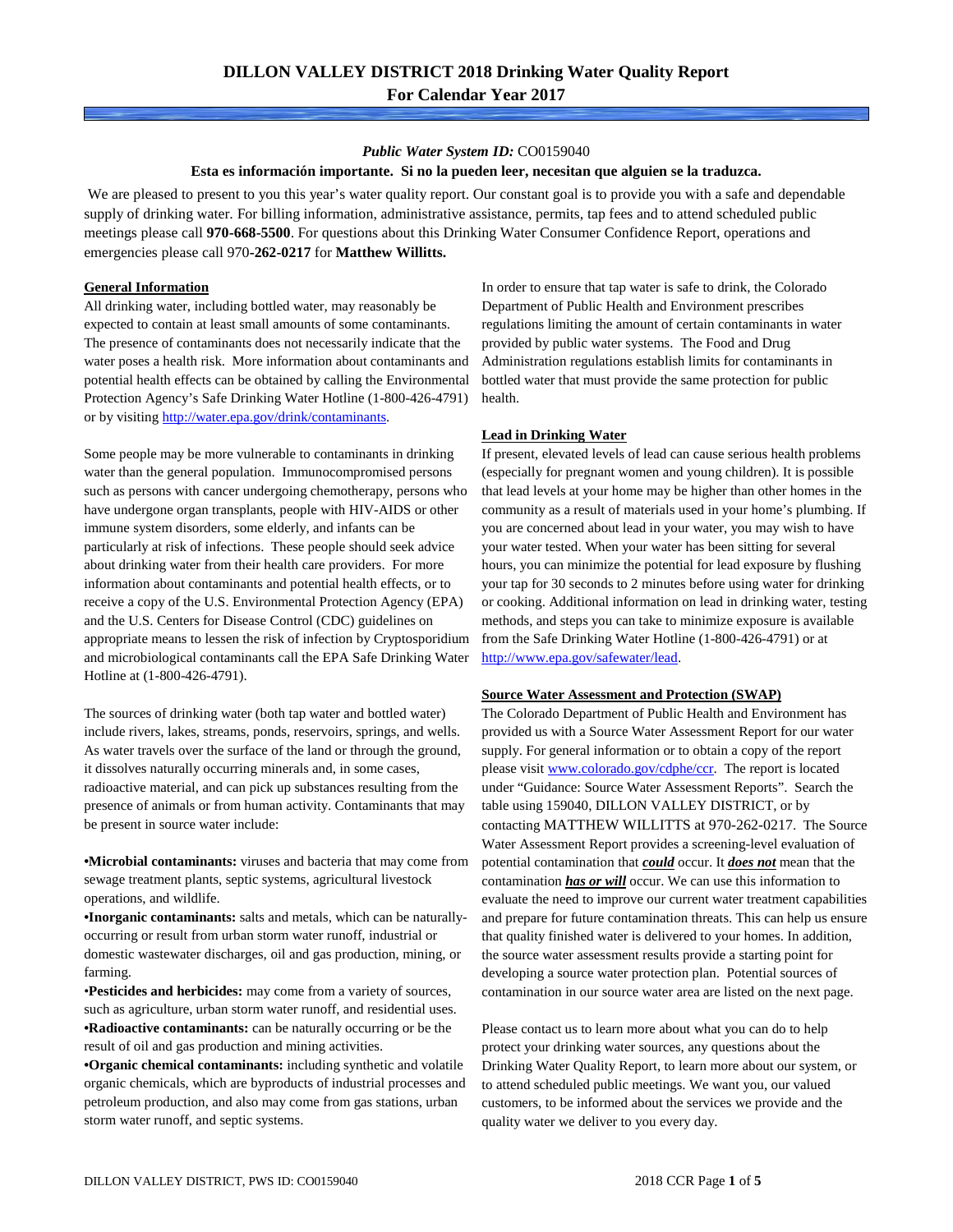# **Our Water Sources**

| <b>Source</b>         | <b>Source Type</b> | <b>Water Type</b> | <b>Potential Source(s) of Contamination</b>                                                    |
|-----------------------|--------------------|-------------------|------------------------------------------------------------------------------------------------|
| LASKY GULCH           | Intake             | Surface Water     | commercial and industrial<br>transportation, deciduous and evergreen<br>forests and road miles |
| <b>STRAIGHT CREEK</b> | Intake             | Surface Water     | commercial and industrial transportation,<br>deciduous and evergreen forests and road<br>miles |

## **Terms and Abbreviations**

- **Maximum Contaminant Level (MCL)** − The highest level of a contaminant allowed in drinking water.
- **Treatment Technique (TT)**  $A$  required process intended to reduce the level of a contaminant in drinking water.
- **Health-Based** − A violation of either a MCL or TT.
- **Non-Health-Based** − A violation that is not a MCL or TT.
- **Action Level (AL)** − The concentration of a contaminant which, if exceeded, triggers treatment and other regulatory requirements.
- **Maximum Residual Disinfectant Level (MRDL)** − The highest level of a disinfectant allowed in drinking water. There is convincing evidence that addition of a disinfectant is necessary for control of microbial contaminants.
- **Maximum Contaminant Level Goal (MCLG)** − The level of a contaminant in drinking water below which there is no known or expected risk to health. MCLGs allow for a margin of safety.
- **Maximum Residual Disinfectant Level Goal (MRDLG)** − The level of a drinking water disinfectant, below which there is no known or expected risk to health. MRDLGs do not reflect the benefits of the use of disinfectants to control microbial contaminants.
- **Violation (No Abbreviation)** − Failure to meet a Colorado Primary Drinking Water Regulation.
- **Formal Enforcement Action (No Abbreviation)** − Escalated action taken by the State (due to the risk to public health, or number or severity of violations) to bring a non-compliant water system back into compliance.
- **Variance and Exemptions (V/E)** − Department permission not to meet a MCL or treatment technique under certain conditions.
- **Gross Alpha (No Abbreviation)** − Gross alpha particle activity compliance value. It includes radium-226, but excludes radon 222, and uranium.
- **Picocuries per liter (pCi/L)** − Measure of the radioactivity in water.
- **Nephelometric Turbidity Unit (NTU)** − Measure of the clarity or cloudiness of water. Turbidity in excess of 5 NTU is just noticeable to the typical person.
- **Compliance Value (No Abbreviation)** Single or calculated value used to determine if regulatory contaminant level (e.g. MCL) is met. Examples of calculated values are the  $90<sup>th</sup>$  Percentile, Running Annual Average (RAA) and Locational Running Annual Average (LRAA).
- **Average (x-bar)** − Typical value.
- **Range (R)**  $-$  Lowest value to the highest value.
- **Sample Size (n)** − Number or count of values (i.e. number of water samples collected).
- **Parts per million = Milligrams per liter (ppm = mg/L)** − One part per million corresponds to one minute in two years or a single penny in \$10,000.
- **Parts per billion = Micrograms per liter (ppb = ug/L)** − One part per billion corresponds to one minute in 2,000 years, or a single penny in \$10,000,000.
- **Not Applicable (N/A)** Does not apply or not available.
- **Level 1 Assessment** A study of the water system to identify potential problems and determine (if possible) why total coliform bacteria have been found in our water system.
- **Level 2 Assessment** A very detailed study of the water system to identify potential problems and determine (if possible) why an E. coli MCL violation has occurred and/or why total coliform bacteria have been found in our water system on multiple occasions.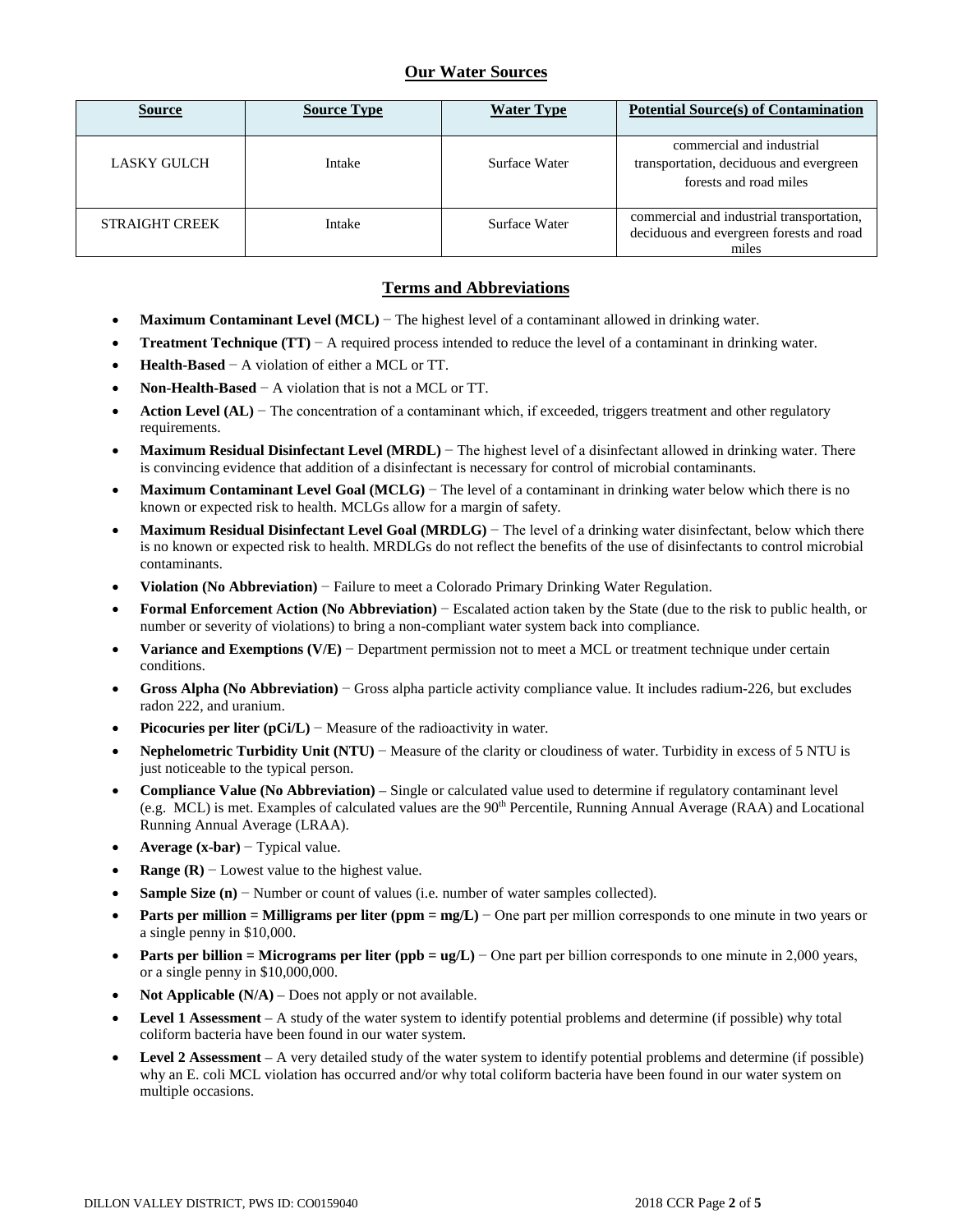## **Detected Contaminants**

DILLON VALLEY DISTRICT routinely monitors for contaminants in your drinking water according to Federal and State laws. The following table(s) show all detections found in the period of January 1 to December 31, 2017 unless otherwise noted. The State of Colorado requires us to monitor for certain contaminants less than once per year because the concentrations of these contaminants are not expected to vary significantly from year to year, or the system is not considered vulnerable to this type of contamination. Therefore, some of our data, though representative, may be more than one year old. Violations and Formal Enforcement Actions, if any, are reported in the next section of this report.

**Note:** Only detected contaminants sampled within the last 5 years appear in this report. If no tables appear in this section then no contaminants were detected in the last round of monitoring.

| <b>Disinfectants Sampled in the Distribution System</b><br><b>TT Requirement:</b> At least 95% of samples per period (month or quarter) must be at least 0.2 ppm $OR$ |                                                                       |                                                                     |                          |               |                  |             |  |  |
|-----------------------------------------------------------------------------------------------------------------------------------------------------------------------|-----------------------------------------------------------------------|---------------------------------------------------------------------|--------------------------|---------------|------------------|-------------|--|--|
|                                                                                                                                                                       | If sample size is less than 40 no more than 1 sample is below 0.2 ppm |                                                                     |                          |               |                  |             |  |  |
|                                                                                                                                                                       |                                                                       | <b>Typical Sources:</b> Water additive used to control microbes     |                          |               |                  |             |  |  |
| <b>Disinfectant</b>                                                                                                                                                   | <b>Time Period</b>                                                    | <b>Results</b>                                                      | <b>Number of Samples</b> | <b>Sample</b> | <b>TT</b>        | <b>MRDL</b> |  |  |
| <b>Name</b>                                                                                                                                                           |                                                                       |                                                                     | <b>Below Level</b>       | <b>Size</b>   | <b>Violation</b> |             |  |  |
| Chlorine                                                                                                                                                              | December, 2017                                                        | Lowest period percentage of samples<br>meeting TT requirement: 100% | 0                        | 3             | N <sub>0</sub>   | $4.0$ ppm   |  |  |

| Lead and Copper Sampled in the Distribution System |                                |                                |                              |                           |                                      |                                                     |                                                                  |                                                                               |
|----------------------------------------------------|--------------------------------|--------------------------------|------------------------------|---------------------------|--------------------------------------|-----------------------------------------------------|------------------------------------------------------------------|-------------------------------------------------------------------------------|
| Contaminant<br><b>Name</b>                         | <b>Time</b><br>Period          | 90 <sup>th</sup><br>Percentile | <b>Sample</b><br><b>Size</b> | Unit of<br><b>Measure</b> | 90 <sup>th</sup><br>Percentile<br>AL | <b>Sample</b><br><b>Sites</b><br><b>Above</b><br>AL | 90 <sup>th</sup><br><b>Percentile</b><br>AL<br><b>Exceedance</b> | <b>Typical Sources</b>                                                        |
| Copper                                             | 08/01/2017<br>to<br>09/20/2017 | 0.2                            | 10                           | ppm                       | 1.3                                  | $\theta$                                            | N <sub>o</sub>                                                   | Corrosion of household<br>plumbing systems;<br>Erosion of natural<br>deposits |
| Lead                                               | 08/01/2017<br>to<br>09/20/2017 | 5                              | 10                           | ppb                       | 15                                   | $\Omega$                                            | N <sub>o</sub>                                                   | Corrosion of household<br>plumbing systems;<br>Erosion of natural<br>deposits |

| Disinfection Byproducts Sampled in the Distribution System |      |                |                       |                              |                           |            |             |                                              |                                |                                                |
|------------------------------------------------------------|------|----------------|-----------------------|------------------------------|---------------------------|------------|-------------|----------------------------------------------|--------------------------------|------------------------------------------------|
| <b>Name</b>                                                | Year | Average        | Range<br>$Low - High$ | <b>Sample</b><br><b>Size</b> | Unit of<br><b>Measure</b> | <b>MCL</b> | <b>MCLG</b> | <b>Highest</b><br>Compliance<br><b>Value</b> | <b>MCL</b><br><b>Violation</b> | <b>Typical</b><br><b>Sources</b>               |
| Total<br>Haloacetic<br>Acids<br>(HAA5)                     | 2017 | $\overline{7}$ | $7$ to $7$            |                              | ppb                       | 60         | N/A         | $\overline{7}$                               | N <sub>0</sub>                 | Byproduct of<br>drinking water<br>disinfection |
| Total<br>Trihalome<br>thanes<br>(TTHM)                     | 2017 | 16             | 16 to 16              |                              | ppb                       | 80         | N/A         | 16                                           | N <sub>0</sub>                 | Byproduct of<br>drinking water<br>disinfection |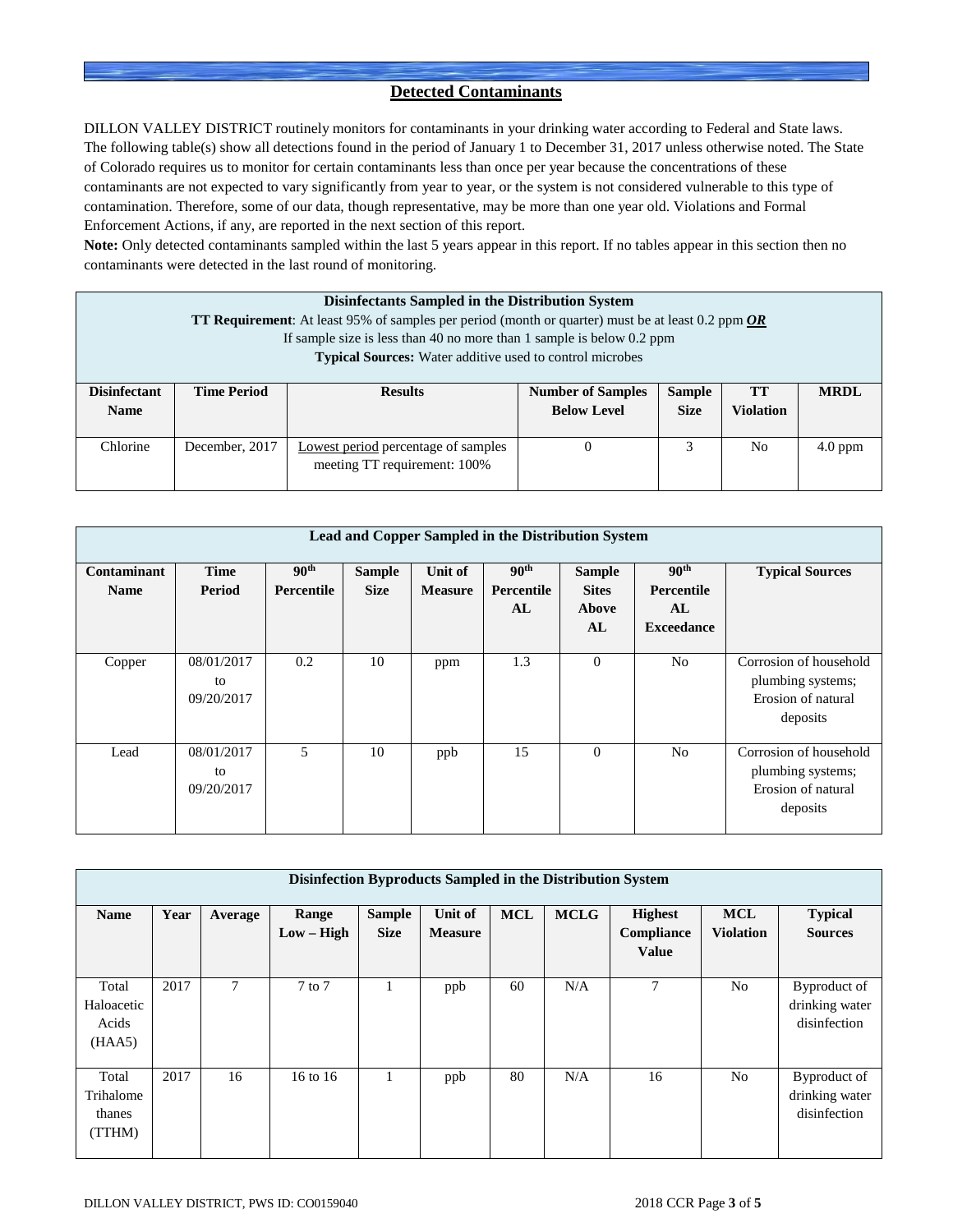| Disinfectants Sampled at the Entry Point to the Distribution System |             |                         |               |                                                                          |                  |                                            |  |  |
|---------------------------------------------------------------------|-------------|-------------------------|---------------|--------------------------------------------------------------------------|------------------|--------------------------------------------|--|--|
| <b>Contaminant Name</b>                                             | <b>Year</b> | Number of               | <b>Sample</b> | <b>TT/MRDL</b>                                                           | <b>TT/MRDL</b>   | <b>Typical Sources</b>                     |  |  |
|                                                                     |             | <b>Samples Above or</b> | <b>Size</b>   | Requirement                                                              | <b>Violation</b> |                                            |  |  |
|                                                                     |             | <b>Below Level</b>      |               |                                                                          |                  |                                            |  |  |
| Chlorine/Chloramine                                                 | 2017        | $\Omega$                | 2190          | $TT = No$ more than 4<br>hours with a sample<br>below $0.3 \text{ MG/L}$ | N <sub>0</sub>   | Water additive used to<br>control microbes |  |  |

|                    | Summary of Turbidity Sampled at the Entry Point to the Distribution System |                                                                                             |                                                                              |                  |                        |  |  |  |  |
|--------------------|----------------------------------------------------------------------------|---------------------------------------------------------------------------------------------|------------------------------------------------------------------------------|------------------|------------------------|--|--|--|--|
| <b>Contaminant</b> | <b>Sample</b>                                                              | <b>Level Found</b>                                                                          | <b>TT Requirement</b>                                                        | <b>TT</b>        | <b>Typical Sources</b> |  |  |  |  |
| <b>Name</b>        | Date                                                                       |                                                                                             |                                                                              | <b>Violation</b> |                        |  |  |  |  |
| Turbidity          | Date/Month:<br>Jan                                                         | Highest single measurement:<br>$0.03$ NTU                                                   | Maximum 0.5 NTU for any single<br>measurement                                | No.              | Soil Runoff            |  |  |  |  |
| Turbidity          | Month:<br>Dec                                                              | Lowest monthly percentage of<br>samples meeting TT requirement<br>for our technology: 100 % | In any month, at least 95% of<br>samples must be less than 0.1<br><b>NTU</b> | N <sub>o</sub>   | Soil Runoff            |  |  |  |  |

|                                   | Inorganic Contaminants Sampled at the Entry Point to the Distribution System |         |                       |                              |                           |            |                |                                |                                                                                                                                             |  |
|-----------------------------------|------------------------------------------------------------------------------|---------|-----------------------|------------------------------|---------------------------|------------|----------------|--------------------------------|---------------------------------------------------------------------------------------------------------------------------------------------|--|
| <b>Contaminant</b><br><b>Name</b> | Year                                                                         | Average | Range<br>$Low - High$ | <b>Sample</b><br><b>Size</b> | Unit of<br><b>Measure</b> | <b>MCL</b> | <b>MCLG</b>    | <b>MCL</b><br><b>Violation</b> | <b>Typical Sources</b>                                                                                                                      |  |
| Barium                            | 2017                                                                         | 0.1     | $0.1$ to $0.1$        | $\mathbf{1}$                 | ppm                       | 2          | $\overline{2}$ | N <sub>o</sub>                 | Discharge of drilling<br>wastes; discharge from<br>metal refineries;<br>erosion of natural<br>deposits                                      |  |
| Fluoride                          | 2017                                                                         | 0.2     | $0.2$ to $0.2$        | $\mathbf{1}$                 | ppm                       | 4.0        | 4.0            | No                             | Erosion of natural<br>deposits; water<br>additive which<br>promotes strong teeth;<br>discharge from<br>fertilizer and<br>aluminum factories |  |
| Nitrate                           | 2017                                                                         | 0.1     | $0.1$ to $0.1$        | $\mathbf{1}$                 | ppm                       | 10         | 10             | N <sub>o</sub>                 | Runoff from fertilizer<br>use; leaching from<br>septic tanks, sewage;<br>erosion of natural<br>deposits                                     |  |
| Selenium                          | 2017                                                                         | 0.4     | 0.4 to 0.4            | $\mathbf{1}$                 | ppb                       | 50         | 50             | N <sub>o</sub>                 | Discharge from<br>petroleum and metal<br>refineries; erosion of<br>natural deposits;<br>discharge from mines                                |  |